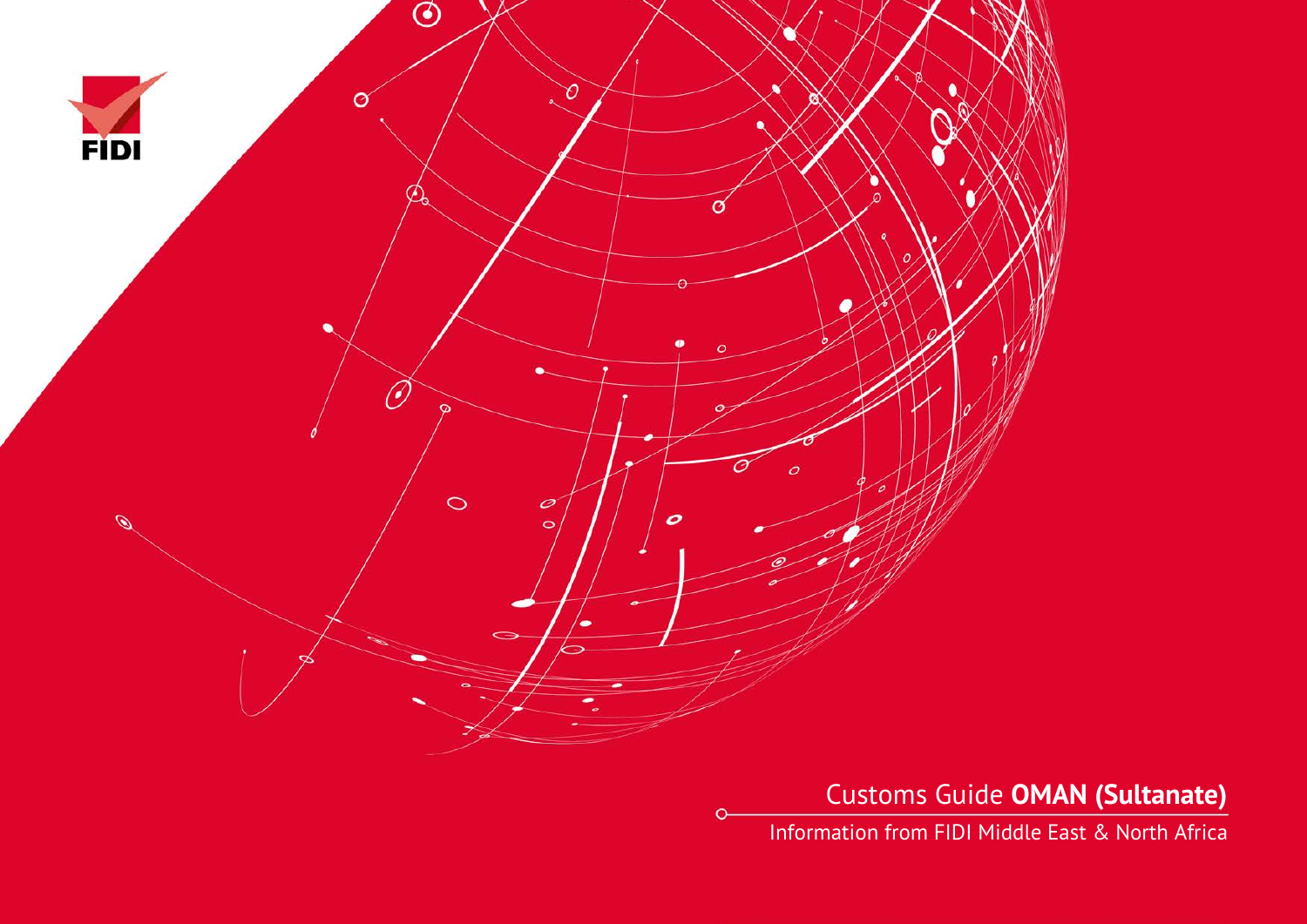## **Customs guide** OMAN (Sultanate)

## **The global quality standard for international moving.**

P

The FAIM label is your global assurance for a smooth, safe and comprehensive relocation process.





| <b>GOODS</b>         | <b>DOCUMENTS REQUIRED</b>                                                                                                                                                                                                                                                                                                                                                                                                                                                                                                                                                                                                                           | <b>CUSTOMS PRESCRIPTIONS</b>                                                                                                                                                                                                                                                                                                                                                                                                                                                                                                                                                                                                                                                                                                                                                                                                                                                                                                             | <b>REMARKS</b>                                                                                                                                                                                                                                                                                                                                                                                                                                                                                                                                                                                                                                                                                                                                                                                                                                                                                                                                                                                                        |
|----------------------|-----------------------------------------------------------------------------------------------------------------------------------------------------------------------------------------------------------------------------------------------------------------------------------------------------------------------------------------------------------------------------------------------------------------------------------------------------------------------------------------------------------------------------------------------------------------------------------------------------------------------------------------------------|------------------------------------------------------------------------------------------------------------------------------------------------------------------------------------------------------------------------------------------------------------------------------------------------------------------------------------------------------------------------------------------------------------------------------------------------------------------------------------------------------------------------------------------------------------------------------------------------------------------------------------------------------------------------------------------------------------------------------------------------------------------------------------------------------------------------------------------------------------------------------------------------------------------------------------------|-----------------------------------------------------------------------------------------------------------------------------------------------------------------------------------------------------------------------------------------------------------------------------------------------------------------------------------------------------------------------------------------------------------------------------------------------------------------------------------------------------------------------------------------------------------------------------------------------------------------------------------------------------------------------------------------------------------------------------------------------------------------------------------------------------------------------------------------------------------------------------------------------------------------------------------------------------------------------------------------------------------------------|
| <b>Removal goods</b> | Passport (clear copy) including the page<br>where Oman visa is stamped.<br>Visa/Residence Permit (clear copies).<br>Inventory in English (fully detailed and clear<br>copies). Customs does not accept "PBO"<br>entries.<br>Letter authorizing Destination Agent to clear<br>shipment.<br>Original Bill of Lading/Airway Bill. In case of<br>Express release Bill of Lading, copy of Bill of<br>Lading is required.<br>Client Oman mobile number (for Bayan).<br>Residence Card copy front and back issued<br>by ROP (ROYAL OMAN POLICE).<br>Duty Exemption Certificate issued by<br>Ministry of Foreign Affairs (only for<br>Diplomatic Shipment). | • Customer must hold a valid Oman visa -<br>visa/residence permit is required for custom<br>clearance.<br>100% inspection on all shipments.<br>Shipper can arrange more than 1 shipment<br>at any time.<br>Personal effects are subject to be open for<br>inspection by custom authorities.<br>Normal customs clearance takes 6-7 working<br>days for sea and 4-5 working days for air.<br>Fridays and Saturdays Customs will remain<br>closed.<br>Customs and port authorities will allow 7<br>days of free storage for full container load<br>shipments. It depends on the shipping line<br>as Maersk provides only 5 day. 15 days for<br>less than container loads shipments and 3<br>days for shipments arriving by air.<br>Books, literature, audio/video cassettes,<br>records, CD's etc. are all detained by<br>customs for screening and will be released<br>to consignee only after approval by the<br>Ministry of Information. | • Oman Customs has introduced an E-Clearing<br>system called "BAYAN".<br>• More information at<br>https://www.customs.gov.om/portal/en/es<br>w/eservices/<br>• All documents are to be electronically<br>submitted.<br>As per this, all personal effects and cars<br>shipments arriving in Oman must pass this<br>system.<br>• The shipper has to get him/her registered<br>at the customs; this can be done by<br>him/her if in Oman or by their local agent<br>who approaches DG Customs at Custom<br>house.<br>• Bayan registration is an online process<br>which can be done through website<br>https://www.customs.gov.om/portal/en/e<br>sw/eservices/<br>Go to Login and register as individual<br>user.<br>Authorize clearing company in Bayan to<br>clear the shipment.<br>Shipper can add very small amount of dry<br>foodstuff as long as the items are in original<br>packing with their expiry date clearly visible<br>on the pack, the expiry date should be much<br>beyond the date of arrival in Oman. |

All rights reserved. This publication may not be reproduced in any form without the permission of the FIDI Global Alliance. The FIDI Global Alliance cannot take responsibility for the contents of this publication. It is recommended to verify this information with a FIDI Affiliate prior to shipping. This document is produced based on the information supplied at the mentioned date.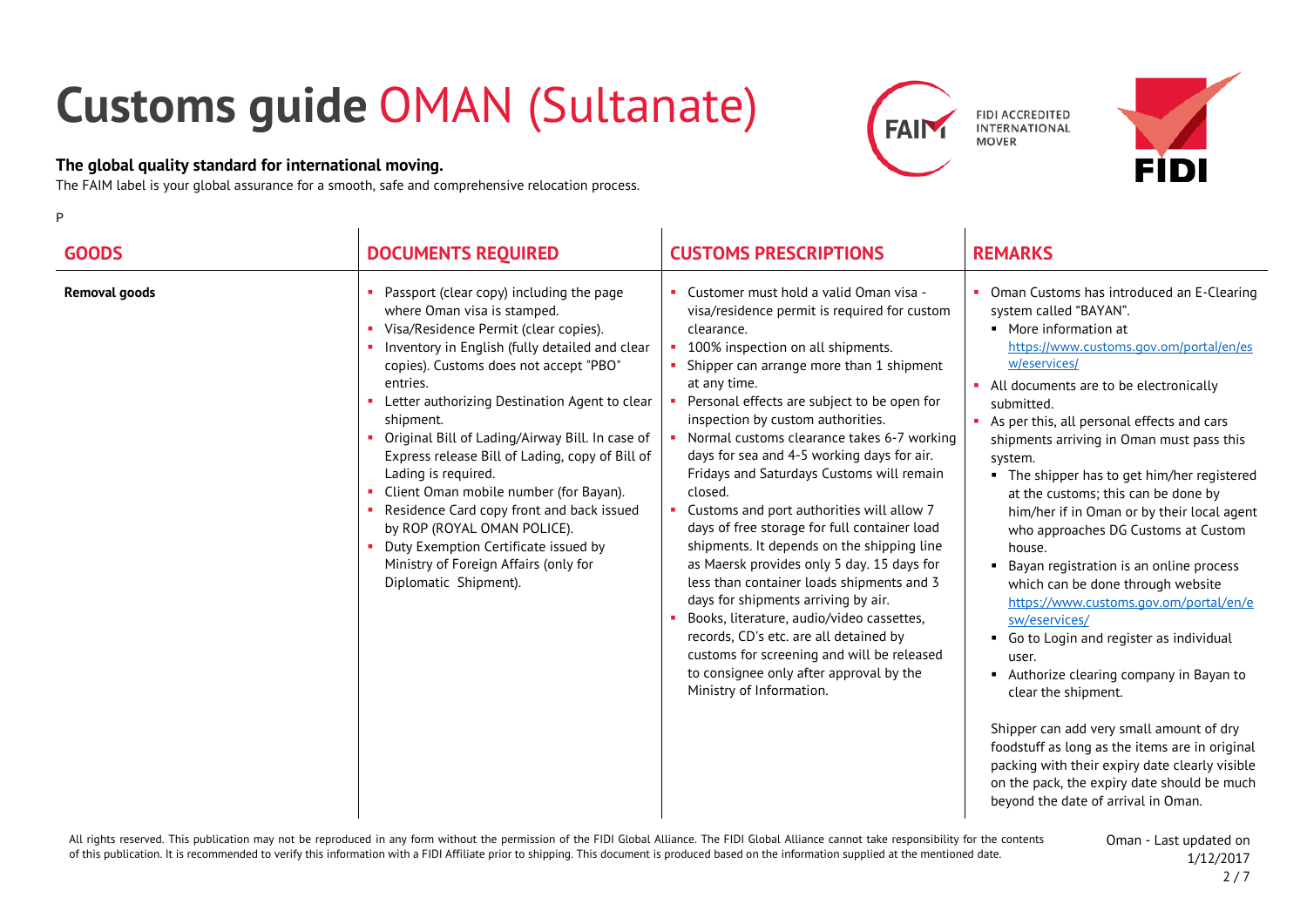| <b>GOODS</b>          | <b>DOCUMENTS REQUIRED</b>                                                                                                                                                                                                                                                                      | <b>CUSTOMS PRESCRIPTIONS</b>                                                                                                                                                                                                                                                                                                                                                                                                                                                                                                                                                                                    | <b>REMARKS</b>                                                                                                                                                                                                                                                                                                                                                                                                                   |
|-----------------------|------------------------------------------------------------------------------------------------------------------------------------------------------------------------------------------------------------------------------------------------------------------------------------------------|-----------------------------------------------------------------------------------------------------------------------------------------------------------------------------------------------------------------------------------------------------------------------------------------------------------------------------------------------------------------------------------------------------------------------------------------------------------------------------------------------------------------------------------------------------------------------------------------------------------------|----------------------------------------------------------------------------------------------------------------------------------------------------------------------------------------------------------------------------------------------------------------------------------------------------------------------------------------------------------------------------------------------------------------------------------|
|                       |                                                                                                                                                                                                                                                                                                |                                                                                                                                                                                                                                                                                                                                                                                                                                                                                                                                                                                                                 | • The approximate time frames for Customs<br>clearance are as follows:<br>Se/full container loads (FCL): 6-7<br>business days;<br>• Sea/less-than-container loads (LCL): 7-9<br>business days;<br>Air shipments: 4-5 business days.<br>• The approximate time frames for Customs<br>clearance during Ramadan are as follows:<br>Sea FCL: 8-9 business days;<br>Sea LCL: 10-12 business days;<br>Air shipments: 5-6 working days. |
| <b>Motor vehicles</b> | Proof of ownership (vehicle registration<br>papers, purchase receipt, etc.).<br>• Passport copy.<br>Oman Visa copy.<br>Oman Residence Card copy of consignee.<br>Certificate of Export from country of origin.<br>• Authorization letter from consignee to clear<br>the car on his/her behalf. | Duty 5% levied on all cars, except for<br>cars/bikes registered within 1 year and<br>moved from within GCC region.<br>• However such vehicles should be<br>accompanied by statistical (BAYAN)<br>report from country of Origin (MAKASA).<br>• New cars must be manufactured to comply<br>with G.C.C. (Gulf Cooperation Council)<br>specifications.<br>• Car must be left hand drive.<br>• Confiscation and/or penalties can result<br>from non-compliance with any of the above<br>documents required.<br>Restriction in import of automobile -<br>automobiles older than 7 years are not<br>allowed into Oman. |                                                                                                                                                                                                                                                                                                                                                                                                                                  |
| <b>Pets</b>           | Import Permit must be obtained from<br>Ministry of Agriculture before shipping.<br>Health and Vaccination Certificates issued<br>by the health authorities in the country of                                                                                                                   | • Pets less than 4 months old are not allowed.                                                                                                                                                                                                                                                                                                                                                                                                                                                                                                                                                                  | • The Import Permit Forms may be obtained<br>from the Ministry through a local sponsor<br>and must be submitted with a copy of the<br>pet's rabies vaccination record and health                                                                                                                                                                                                                                                 |

All rights reserved. This publication may not be reproduced in any form without the permission of the FIDI Global Alliance. The FIDI Global Alliance cannot take responsibility for the contents of this publication. It is recommended to verify this information with a FIDI Affiliate prior to shipping. This document is produced based on the information supplied at the mentioned date.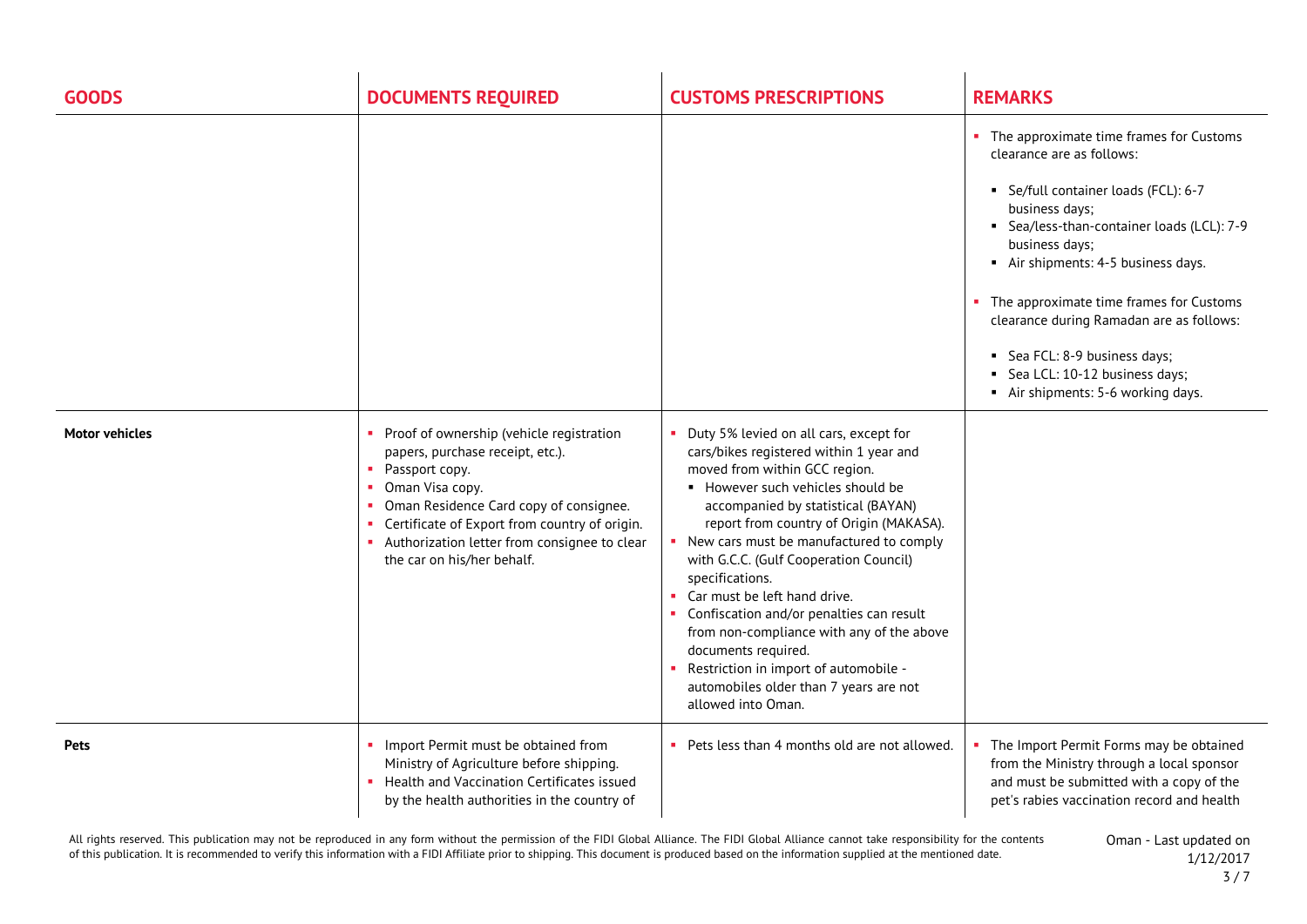| <b>GOODS</b>            | <b>DOCUMENTS REQUIRED</b>                                                              | <b>CUSTOMS PRESCRIPTIONS</b>                                                                                                                                                                                                                                                                                                                                                                                                                                                                                                                                                                                                                                                                                                                                                                                                               | <b>REMARKS</b>                                                                                                                                                                                                                                                                                                                                                                                                                                                        |
|-------------------------|----------------------------------------------------------------------------------------|--------------------------------------------------------------------------------------------------------------------------------------------------------------------------------------------------------------------------------------------------------------------------------------------------------------------------------------------------------------------------------------------------------------------------------------------------------------------------------------------------------------------------------------------------------------------------------------------------------------------------------------------------------------------------------------------------------------------------------------------------------------------------------------------------------------------------------------------|-----------------------------------------------------------------------------------------------------------------------------------------------------------------------------------------------------------------------------------------------------------------------------------------------------------------------------------------------------------------------------------------------------------------------------------------------------------------------|
|                         | origin.<br>Authorization letter from consignee to clear<br>the pets on his/her behalf. |                                                                                                                                                                                                                                                                                                                                                                                                                                                                                                                                                                                                                                                                                                                                                                                                                                            | certificate.<br>• Vaccination against rabies is required no<br>less than one month and no more than six<br>months before the travel date.<br>• Pets must be manifested as cargo on an<br>Air Waybill when transported by air as<br>cargo.                                                                                                                                                                                                                             |
| <b>Prohibited Items</b> |                                                                                        | • Alcoholic beverages and tobacco products:<br>• Liquors/Wine/Whisky is a strict NO.<br>If found in shipment it can be imposed<br>with heavy duties and penalties,<br>customs will detain under refusal for<br>release.<br>• Only Diplomatic shipments are<br>allowed to add this under permission<br>that the embassy handles directly with<br>the Ministry and obtains letter from<br>Ministry to import<br>Liquor/Wine/Whisky.<br>• Pornographic literature, videos, films and<br>pictures<br>• Including simple nudity of all kinds -<br>nude pictures or paintings.<br>• Products of Israeli origin.<br>• Wireless and communication equipment,<br>including walkie-talkie systems and remote<br>cordless telephones, telescope.<br>Political and religious literature<br>• Needs prior approval from the Ministry of<br>Information. | Books, pictures, records, films, tapes, slides,<br>movies, videos, compact discs, computer<br>software's, , are subject to censorship and<br>confiscation (must be packed separately for<br>easy access), a process which can take up to<br>3 weeks.<br>• If found unsuitable, such items will be<br>destroyed and the consignee is liable to pay<br>a fine.<br>• All prohibited articles detained by customs<br>may be destroyed without the consignee's<br>consent. |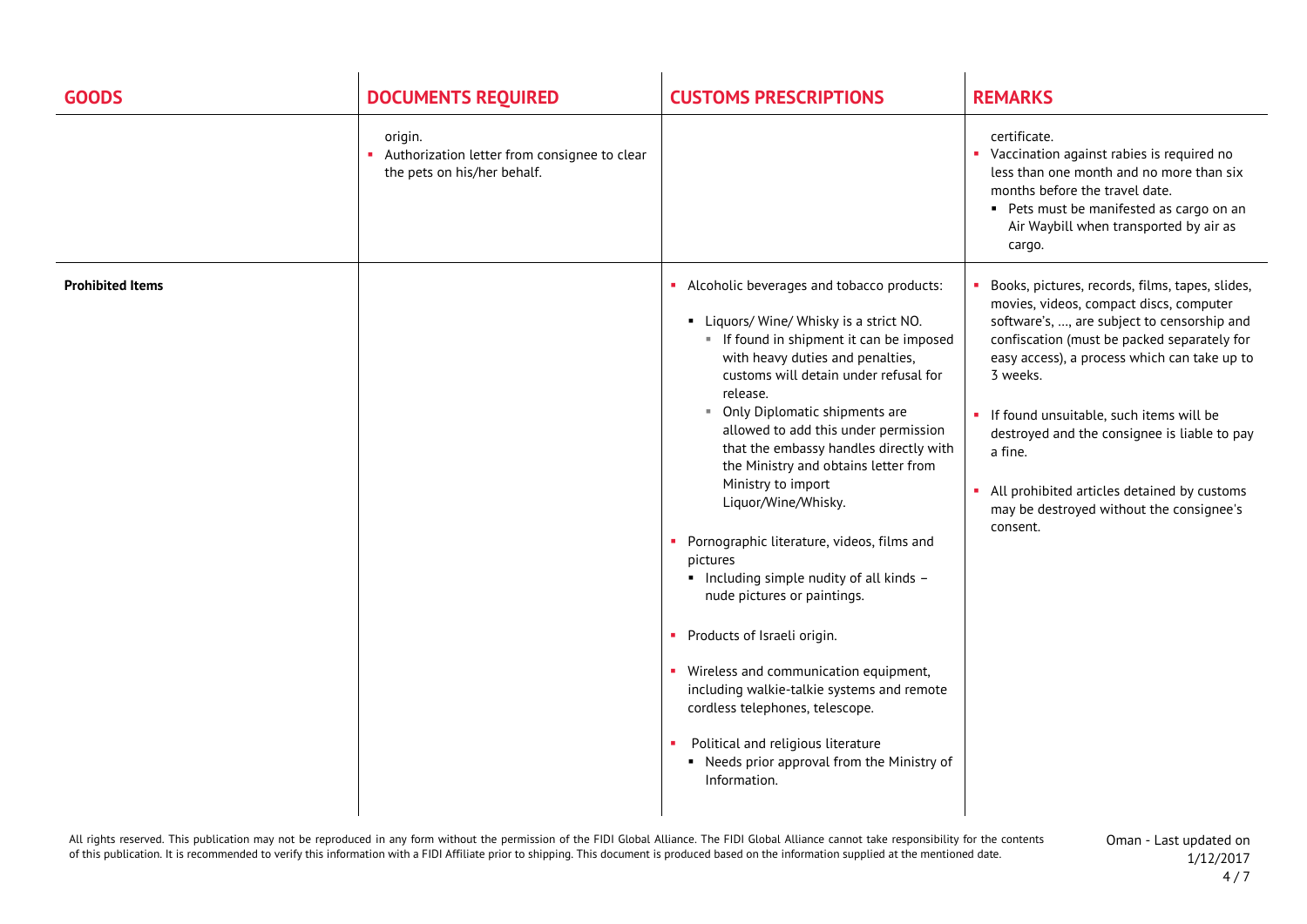| <b>GOODS</b>          | <b>DOCUMENTS REQUIRED</b> | <b>CUSTOMS PRESCRIPTIONS</b>                                                                                                                                                                                                                                                                                                                                   | <b>REMARKS</b>                                                                                                                                                              |
|-----------------------|---------------------------|----------------------------------------------------------------------------------------------------------------------------------------------------------------------------------------------------------------------------------------------------------------------------------------------------------------------------------------------------------------|-----------------------------------------------------------------------------------------------------------------------------------------------------------------------------|
|                       |                           | • Drugs and narcotics.<br>• Medicine or prescriptions drugs are<br>allowed in reasonable quantities but can<br>be subject to analysis.                                                                                                                                                                                                                         |                                                                                                                                                                             |
|                       |                           | • Objects made of ivory or any endangered<br>species.                                                                                                                                                                                                                                                                                                          |                                                                                                                                                                             |
|                       |                           | Political or religious literature or statues<br>that might be deemed offensive to the<br>Omani government or the Islamic faith.                                                                                                                                                                                                                                |                                                                                                                                                                             |
|                       |                           | Explosives, firearms, ammunition, knives,<br>swords, daggers, spears, etc.<br>• Even toy guns and decorative items of<br>this nature are subject to confiscation.                                                                                                                                                                                              |                                                                                                                                                                             |
|                       |                           | • Military uniforms and equipment.<br>Are not allowed until proper approval<br>received from Ministry of Defence.                                                                                                                                                                                                                                              |                                                                                                                                                                             |
|                       |                           | Perishable foodstuff.<br>٠                                                                                                                                                                                                                                                                                                                                     |                                                                                                                                                                             |
|                       |                           | • E-Cigarettes.                                                                                                                                                                                                                                                                                                                                                |                                                                                                                                                                             |
|                       |                           | • Drones.                                                                                                                                                                                                                                                                                                                                                      |                                                                                                                                                                             |
| <b>Wood Packaging</b> |                           | • Wood packaging (ISPM 15) - fumigation<br>requirements:<br>■ Export of any commodity packed in wood<br>with thickness exceeding 6 mm will not<br>be allowed for Export and Import unless<br>they are treated by heat or fumigated by<br>methyl bromide gas and bears the official<br>recognized stamp by the Ministry or the<br>authorized private companies. | Please ensure all wooden packing / crate /<br>lift vans must be heat treated with clear<br>visible ISPM marking.<br>• Non-compliance will result in fines and<br>penalties. |

All rights reserved. This publication may not be reproduced in any form without the permission of the FIDI Global Alliance. The FIDI Global Alliance cannot take responsibility for the contents of this publication. It is recommended to verify this information with a FIDI Affiliate prior to shipping. This document is produced based on the information supplied at the mentioned date.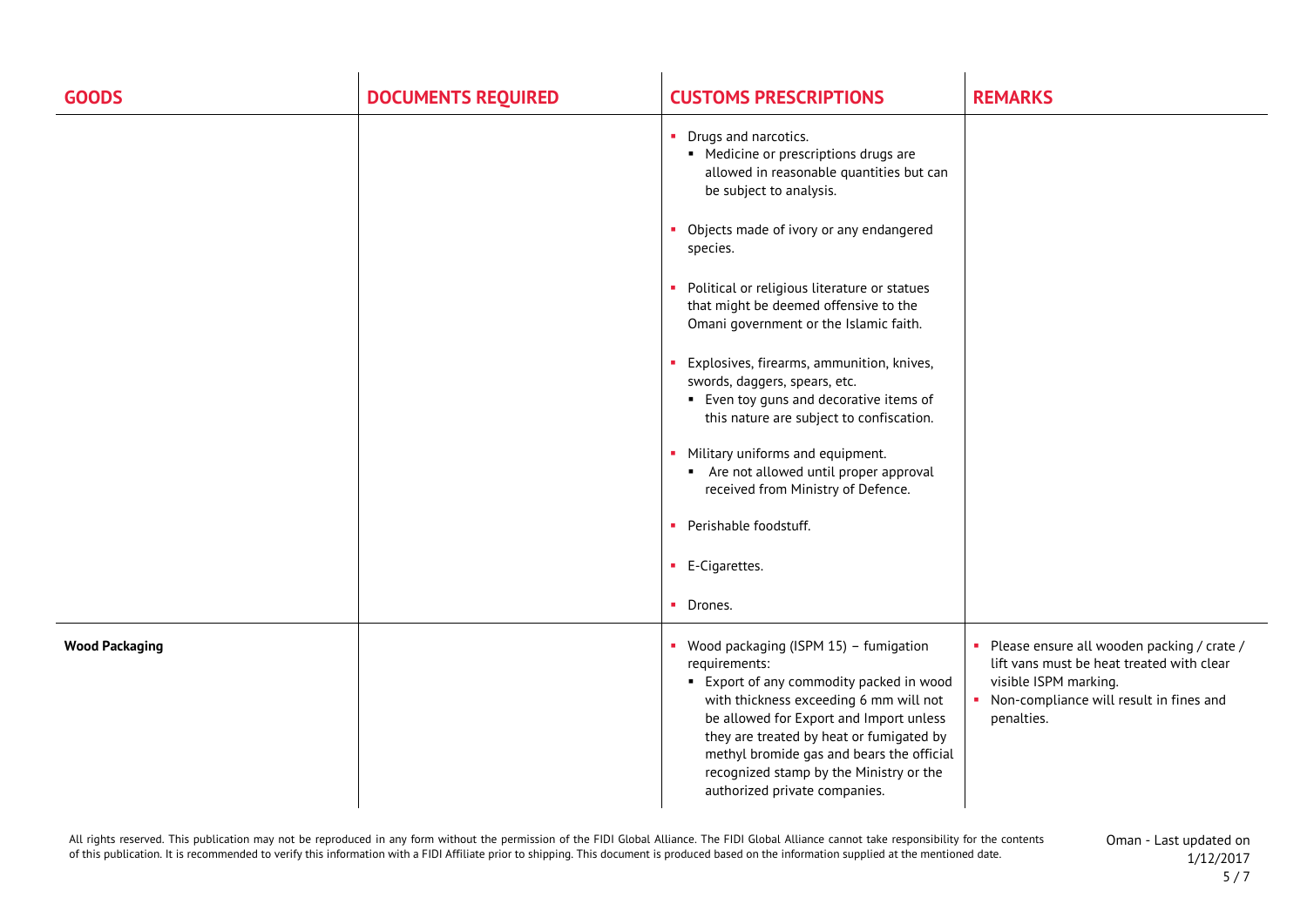| <b>GOODS</b> | <b>DOCUMENTS REQUIRED</b> | <b>CUSTOMS PRESCRIPTIONS</b>                                                                                                                                                                                                                                                                                                                                                                                                                                                                                                                                            | <b>REMARKS</b> |
|--------------|---------------------------|-------------------------------------------------------------------------------------------------------------------------------------------------------------------------------------------------------------------------------------------------------------------------------------------------------------------------------------------------------------------------------------------------------------------------------------------------------------------------------------------------------------------------------------------------------------------------|----------------|
|              |                           | • This requirement also applies to the<br>imported goods to the Sultanate packed<br>in the same wooden material, which shall<br>not be allowed to enter the Sultanate<br>without being similarly treated and bear<br>the recognized official stamp.<br>• Therefore, for all export shipments which<br>are packed in wood with thickness<br>exceeding 6 mm should be heat treated<br>or fumigated and packages are stamped<br>as above. The necessary heat<br>treatment/fumigation certificate should<br>be attached to the Customs Bill of Export<br>before processing. |                |